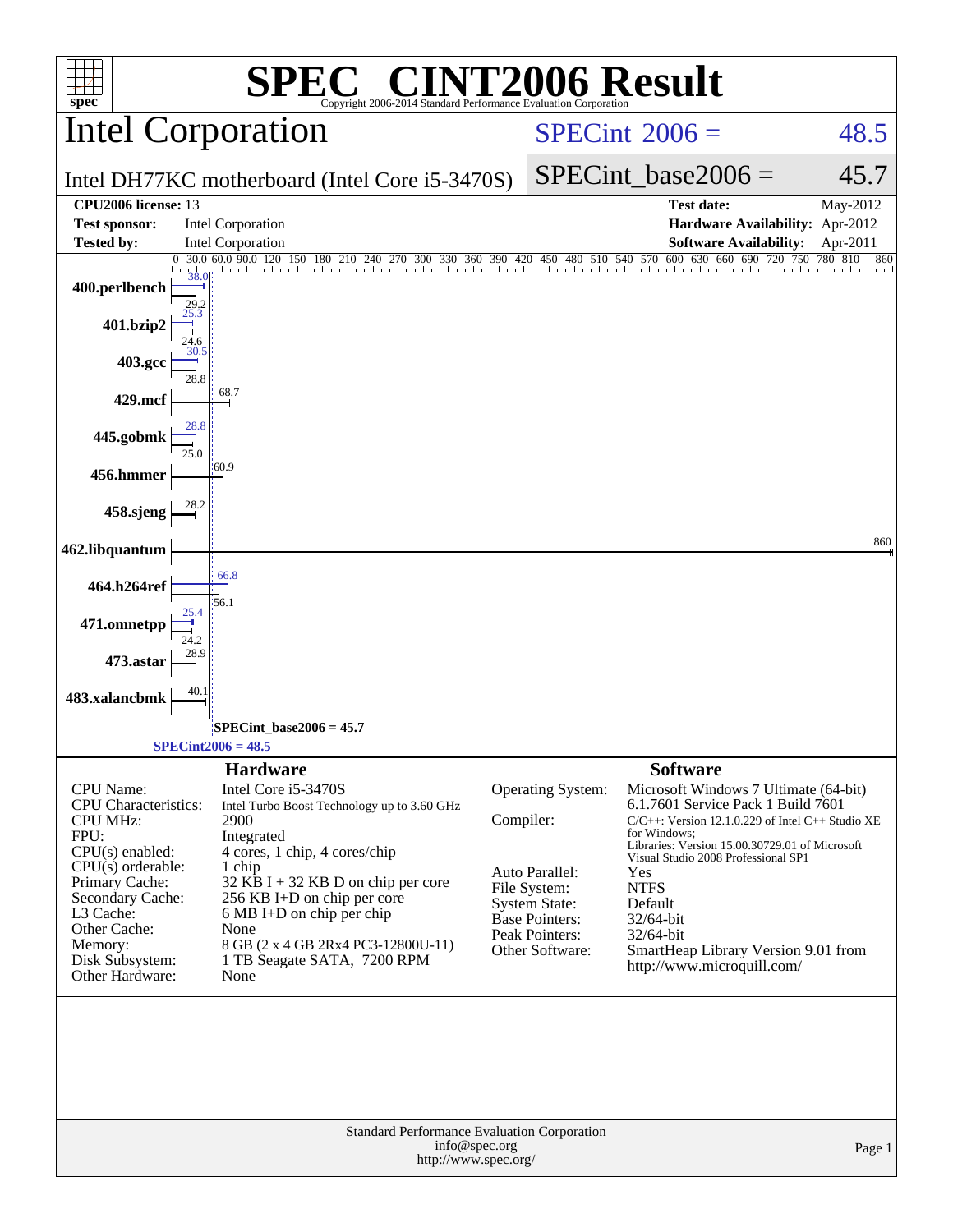

# Intel Corporation

## $SPECint2006 = 48.5$  $SPECint2006 = 48.5$

Intel DH77KC motherboard (Intel Core i5-3470S)

**[CPU2006 license:](http://www.spec.org/auto/cpu2006/Docs/result-fields.html#CPU2006license)** 13 **[Test date:](http://www.spec.org/auto/cpu2006/Docs/result-fields.html#Testdate)** May-2012 **[Test sponsor:](http://www.spec.org/auto/cpu2006/Docs/result-fields.html#Testsponsor)** Intel Corporation **[Hardware Availability:](http://www.spec.org/auto/cpu2006/Docs/result-fields.html#HardwareAvailability)** Apr-2012 **[Tested by:](http://www.spec.org/auto/cpu2006/Docs/result-fields.html#Testedby)** Intel Corporation **[Software Availability:](http://www.spec.org/auto/cpu2006/Docs/result-fields.html#SoftwareAvailability)** Apr-2011

SPECint base2006 =  $45.7$ 

#### **[Results Table](http://www.spec.org/auto/cpu2006/Docs/result-fields.html#ResultsTable)**

|                |              |                | <b>Base</b>  |                |       |                |              | <b>Peak</b>                                                                                       |                 |                |              |
|----------------|--------------|----------------|--------------|----------------|-------|----------------|--------------|---------------------------------------------------------------------------------------------------|-----------------|----------------|--------------|
| <b>Seconds</b> | <b>Ratio</b> | <b>Seconds</b> | <b>Ratio</b> | <b>Seconds</b> | Ratio | <b>Seconds</b> | <b>Ratio</b> | <b>Seconds</b>                                                                                    | <b>Ratio</b>    | <b>Seconds</b> | <b>Ratio</b> |
| 335            | 29.2         | 335            | 29.2         | 334            | 29.2  | 256            | 38.2         | 259                                                                                               | 37.8            | 257            | 38.0         |
| 394            | 24.5         | 393            | 24.6         | 393            |       | 382            | 25.3         | 382                                                                                               | 25.3            | 382            | 25.3         |
| 280            | 28.8         | 280            | 28.8         | 280            | 28.8  | 264            |              | 264                                                                                               | 30.5            | 264            | 30.5         |
| 133            | 68.7         | 133            | 68.8         | 133            | 68.6  | 133            | 68.7         | 133                                                                                               | 68.8            | 133            | 68.6         |
| 419            | 25.0         | 419            | 25.0         | 419            |       | 364            | 28.8         | 364                                                                                               | 28.8            | 364            | 28.8         |
| 153            | 60.9         | 153            | 61.0         | 153            | 60.9  | 153            | 60.9         | 153                                                                                               | 61.0            | 153            | 60.9         |
| 429            | 28.2         | 428            | 28.3         | 429            | 28.2  | 429            | 28.2         | 428                                                                                               | 28.3            | 429            | 28.2         |
| 24.1           | 860          | 24.1           | 860          | 24.2           | 856   | 24.1           | 860          | 24.1                                                                                              | 860             | 24.2           | 856          |
| 394            | 56.1         | 394            | 56.2         | 394            | 56.1  | 331            | 66.8         | 331                                                                                               | 66.9            | 331            | 66.8         |
| 259            | 24.2         | 258            | 24.2         | 260            | 24.0  | 257            | 24.3         | 245                                                                                               | 25.5            | 246            | 25.4         |
| 243            | 28.9         | 243            | 28.9         | 243            | 28.9  | 243            | 28.9         | 243                                                                                               | 28.9            | 243            | 28.9         |
| 172            | 40.1         | 172            | 40.1         | 172            | 40.1  | 172            | 40.1         | 172                                                                                               | <b>40.1</b>     | 172            | 40.1         |
|                |              |                |              |                |       |                | 24.6<br>25.0 | $\mathbf{1}$<br>1.7.1.1<br>$\cdot$ $\cdot$<br>$n$ 11<br>$\mathbf{1}$ $\mathbf{1}$<br>$\mathbf{1}$ | 30.6<br>$\cdot$ |                |              |

Results appear in the [order in which they were run.](http://www.spec.org/auto/cpu2006/Docs/result-fields.html#RunOrder) Bold underlined text [indicates a median measurement.](http://www.spec.org/auto/cpu2006/Docs/result-fields.html#Median)

#### **[Compiler Invocation Notes](http://www.spec.org/auto/cpu2006/Docs/result-fields.html#CompilerInvocationNotes)**

To compile these binaries, the Intel Compiler was set up to generate 64-bit binaries with the command: "ipsxe-comp-vars.bat intel64 vs2008" (shortcut provided in the Intel(r) Parallel Studio XE 2011 program folder)

#### **[Platform Notes](http://www.spec.org/auto/cpu2006/Docs/result-fields.html#PlatformNotes)**

 Sysinfo program C:\CPU200~1.17A/Docs/sysinfo \$Rev: 6775 \$ \$Date:: 2011-08-16 #\$ \8787f7622badcf24e01c368b1db4377c running on CltE840F20A9E2F Tue May 15 15:55:04 2012

 This section contains SUT (System Under Test) info as seen by some common utilities. To remove or add to this section, see: <http://www.spec.org/cpu2006/Docs/config.html#sysinfo>

 Trying 'systeminfo' : Microsoft Windows 7 Ultimate OS Version : 6.1.7601 Service Pack 1 Build 7601 System Manufacturer: INTEL\_ System Model : DH77KC\_\_ Processor(s) : 1 Processor(s) Installed. [01]: Intel64 Family 6 Model 58 Stepping 9 GenuineIntel ~2901 Mhz BIOS Version : Intel Corp. KCH7710H.86A.0069.2012.0224.1825, 2/24/2012 Total Physical Memory: 8,090 MB

 Trying 'wmic cpu get /value' DeviceID : CPU0 L2CacheSize : 1024 L3CacheSize : 6144

Continued on next page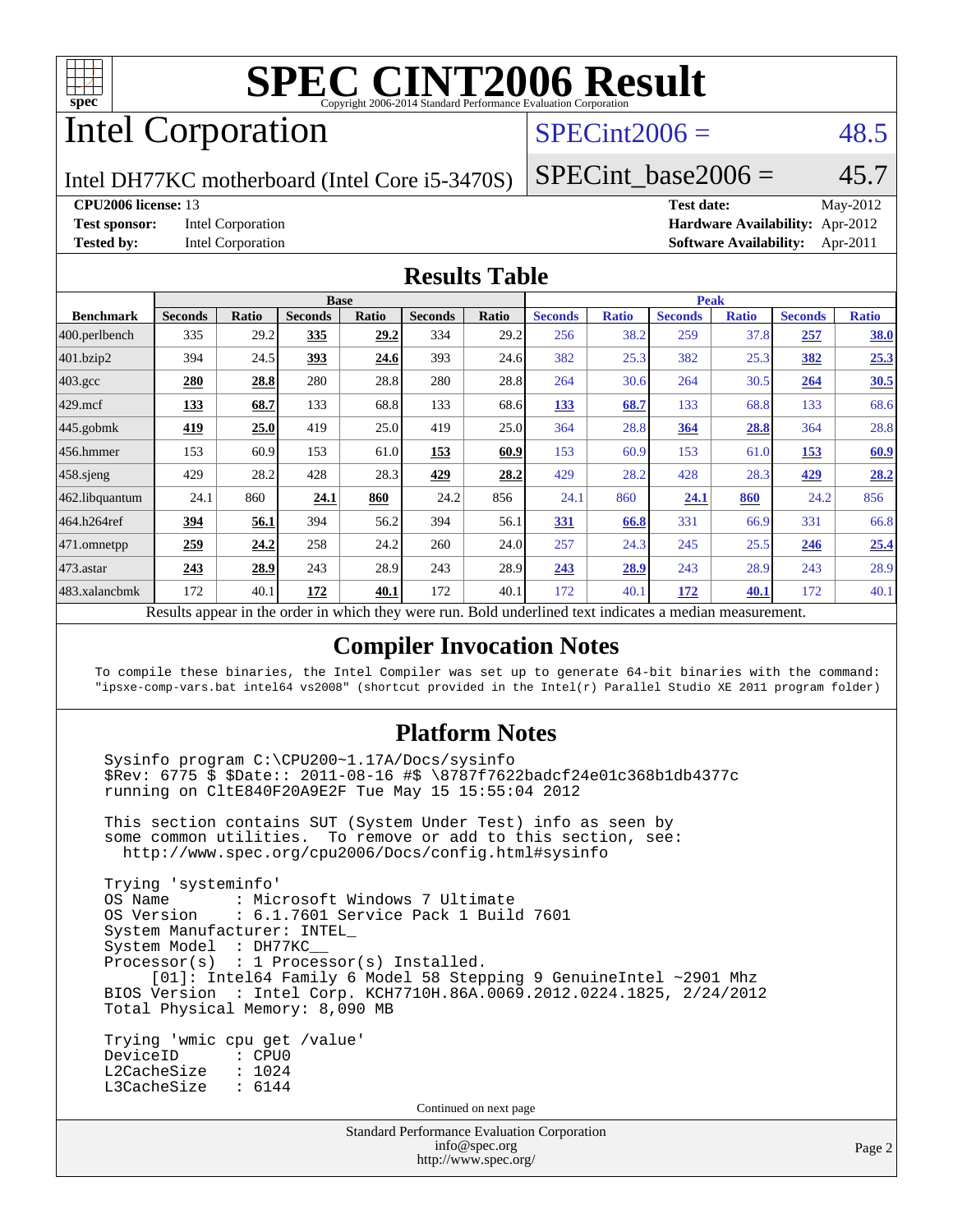

Intel Corporation

 $SPECint2006 = 48.5$  $SPECint2006 = 48.5$ 

Intel DH77KC motherboard (Intel Core i5-3470S)

**[Test sponsor:](http://www.spec.org/auto/cpu2006/Docs/result-fields.html#Testsponsor)** Intel Corporation **[Hardware Availability:](http://www.spec.org/auto/cpu2006/Docs/result-fields.html#HardwareAvailability)** Apr-2012 **[Tested by:](http://www.spec.org/auto/cpu2006/Docs/result-fields.html#Testedby)** Intel Corporation **[Software Availability:](http://www.spec.org/auto/cpu2006/Docs/result-fields.html#SoftwareAvailability)** Apr-2011

SPECint base2006 =  $45.7$ 

**[CPU2006 license:](http://www.spec.org/auto/cpu2006/Docs/result-fields.html#CPU2006license)** 13 **[Test date:](http://www.spec.org/auto/cpu2006/Docs/result-fields.html#Testdate)** May-2012

#### **[Platform Notes \(Continued\)](http://www.spec.org/auto/cpu2006/Docs/result-fields.html#PlatformNotes)**

 MaxClockSpeed : 2901 Name : Intel(R) Core(TM) i5-3470S CPU @ 2.90GHz NumberOfCores : 4 NumberOfLogicalProcessors: 4

(End of data from sysinfo program)

#### **[Component Notes](http://www.spec.org/auto/cpu2006/Docs/result-fields.html#ComponentNotes)**

 Tested systems can be used with Shin-G ATX case, PC Power and Cooling 1200W power supply

#### **[General Notes](http://www.spec.org/auto/cpu2006/Docs/result-fields.html#GeneralNotes)**

 OMP\_NUM\_THREADS set to number of processors cores KMP\_AFFINITY set to granularity=fine,scatter Binaries compiled on a system with 1x Intel Core i7-860 CPU + 8GB memory using Windows 7 Enterprise 64-bit

## **[Base Compiler Invocation](http://www.spec.org/auto/cpu2006/Docs/result-fields.html#BaseCompilerInvocation)**

[C benchmarks](http://www.spec.org/auto/cpu2006/Docs/result-fields.html#Cbenchmarks):

[icl -Qvc9](http://www.spec.org/cpu2006/results/res2012q3/cpu2006-20120702-23392.flags.html#user_CCbase_intel_icc_vc9_6b5741b4033b9dc48df324263d9561bc) [-Qstd=c99](http://www.spec.org/cpu2006/results/res2012q3/cpu2006-20120702-23392.flags.html#user_CCbase_intel_compiler_c99_mode_1a3d110e3041b3ad4466830521bdad2a)

[C++ benchmarks:](http://www.spec.org/auto/cpu2006/Docs/result-fields.html#CXXbenchmarks) [icl -Qvc9](http://www.spec.org/cpu2006/results/res2012q3/cpu2006-20120702-23392.flags.html#user_CXXbase_intel_icc_vc9_6b5741b4033b9dc48df324263d9561bc)

## **[Base Portability Flags](http://www.spec.org/auto/cpu2006/Docs/result-fields.html#BasePortabilityFlags)**

 400.perlbench: [-DSPEC\\_CPU\\_P64](http://www.spec.org/cpu2006/results/res2012q3/cpu2006-20120702-23392.flags.html#b400.perlbench_basePORTABILITY_DSPEC_CPU_P64) [-DSPEC\\_CPU\\_WIN64\\_X64](http://www.spec.org/cpu2006/results/res2012q3/cpu2006-20120702-23392.flags.html#b400.perlbench_baseCPORTABILITY_DSPEC_CPU_WIN64_X64) [-DSPEC\\_CPU\\_NO\\_NEED\\_VA\\_COPY](http://www.spec.org/cpu2006/results/res2012q3/cpu2006-20120702-23392.flags.html#b400.perlbench_baseCPORTABILITY_DSPEC_CPU_NO_NEED_VA_COPY) 401.bzip2: [-DSPEC\\_CPU\\_P64](http://www.spec.org/cpu2006/results/res2012q3/cpu2006-20120702-23392.flags.html#suite_basePORTABILITY401_bzip2_DSPEC_CPU_P64) 403.gcc: [-DSPEC\\_CPU\\_P64](http://www.spec.org/cpu2006/results/res2012q3/cpu2006-20120702-23392.flags.html#suite_basePORTABILITY403_gcc_DSPEC_CPU_P64) [-DSPEC\\_CPU\\_WIN64](http://www.spec.org/cpu2006/results/res2012q3/cpu2006-20120702-23392.flags.html#b403.gcc_baseCPORTABILITY_DSPEC_CPU_WIN64) 429.mcf: [-DSPEC\\_CPU\\_P64](http://www.spec.org/cpu2006/results/res2012q3/cpu2006-20120702-23392.flags.html#suite_basePORTABILITY429_mcf_DSPEC_CPU_P64) 445.gobmk: [-DSPEC\\_CPU\\_P64](http://www.spec.org/cpu2006/results/res2012q3/cpu2006-20120702-23392.flags.html#suite_basePORTABILITY445_gobmk_DSPEC_CPU_P64) 456.hmmer: [-DSPEC\\_CPU\\_P64](http://www.spec.org/cpu2006/results/res2012q3/cpu2006-20120702-23392.flags.html#suite_basePORTABILITY456_hmmer_DSPEC_CPU_P64) 458.sjeng: [-DSPEC\\_CPU\\_P64](http://www.spec.org/cpu2006/results/res2012q3/cpu2006-20120702-23392.flags.html#suite_basePORTABILITY458_sjeng_DSPEC_CPU_P64) 462.libquantum: [-DSPEC\\_CPU\\_P64](http://www.spec.org/cpu2006/results/res2012q3/cpu2006-20120702-23392.flags.html#suite_basePORTABILITY462_libquantum_DSPEC_CPU_P64) 464.h264ref: [-DSPEC\\_CPU\\_P64](http://www.spec.org/cpu2006/results/res2012q3/cpu2006-20120702-23392.flags.html#suite_basePORTABILITY464_h264ref_DSPEC_CPU_P64) [-DWIN32](http://www.spec.org/cpu2006/results/res2012q3/cpu2006-20120702-23392.flags.html#b464.h264ref_baseCPORTABILITY_DWIN32) [-DSPEC\\_CPU\\_NO\\_INTTYPES](http://www.spec.org/cpu2006/results/res2012q3/cpu2006-20120702-23392.flags.html#b464.h264ref_baseCPORTABILITY_DSPEC_CPU_NO_INTTYPES) 471.omnetpp: [-DSPEC\\_CPU\\_P64](http://www.spec.org/cpu2006/results/res2012q3/cpu2006-20120702-23392.flags.html#suite_basePORTABILITY471_omnetpp_DSPEC_CPU_P64) [-DSPEC\\_CPU\\_WIN64](http://www.spec.org/cpu2006/results/res2012q3/cpu2006-20120702-23392.flags.html#b471.omnetpp_baseCXXPORTABILITY_DSPEC_CPU_WIN64) 473.astar: [-DSPEC\\_CPU\\_P64](http://www.spec.org/cpu2006/results/res2012q3/cpu2006-20120702-23392.flags.html#suite_basePORTABILITY473_astar_DSPEC_CPU_P64) 483.xalancbmk: [-DSPEC\\_CPU\\_P64](http://www.spec.org/cpu2006/results/res2012q3/cpu2006-20120702-23392.flags.html#suite_basePORTABILITY483_xalancbmk_DSPEC_CPU_P64) [-Qoption,cpp,--no\\_wchar\\_t\\_keyword](http://www.spec.org/cpu2006/results/res2012q3/cpu2006-20120702-23392.flags.html#user_baseCXXPORTABILITY483_xalancbmk_f-no_wchar_t_keyword_ec0ad4495a16b4e858bfcb29d949d25d)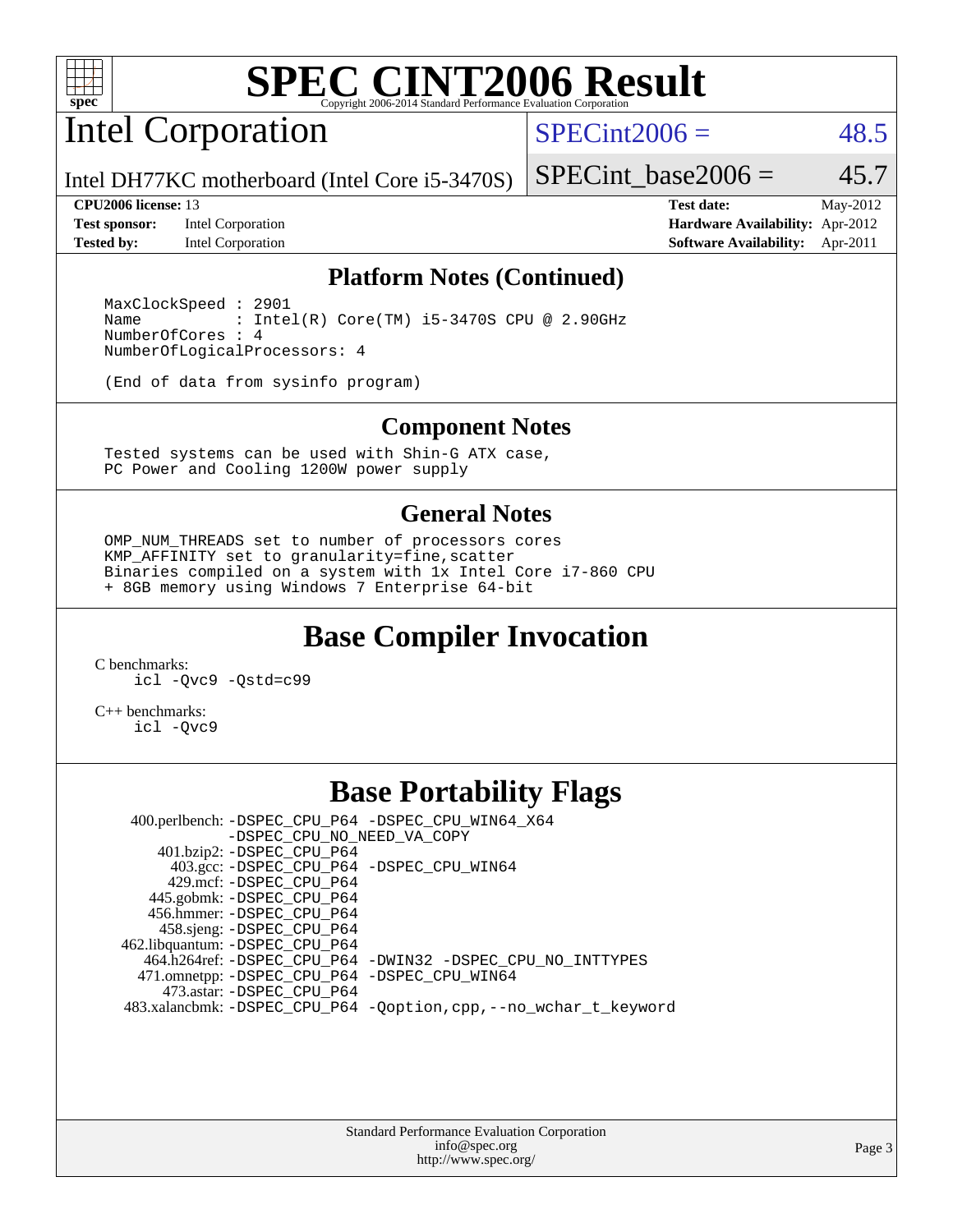

Intel Corporation

 $SPECint2006 = 48.5$  $SPECint2006 = 48.5$ 

Intel DH77KC motherboard (Intel Core i5-3470S)

**[Tested by:](http://www.spec.org/auto/cpu2006/Docs/result-fields.html#Testedby)** Intel Corporation **[Software Availability:](http://www.spec.org/auto/cpu2006/Docs/result-fields.html#SoftwareAvailability)** Apr-2011

**[CPU2006 license:](http://www.spec.org/auto/cpu2006/Docs/result-fields.html#CPU2006license)** 13 **[Test date:](http://www.spec.org/auto/cpu2006/Docs/result-fields.html#Testdate)** May-2012 **[Test sponsor:](http://www.spec.org/auto/cpu2006/Docs/result-fields.html#Testsponsor)** Intel Corporation **[Hardware Availability:](http://www.spec.org/auto/cpu2006/Docs/result-fields.html#HardwareAvailability)** Apr-2012

SPECint base2006 =  $45.7$ 

## **[Base Optimization Flags](http://www.spec.org/auto/cpu2006/Docs/result-fields.html#BaseOptimizationFlags)**

[C benchmarks](http://www.spec.org/auto/cpu2006/Docs/result-fields.html#Cbenchmarks):

[-QxAVX](http://www.spec.org/cpu2006/results/res2012q3/cpu2006-20120702-23392.flags.html#user_CCbase_f-QxAVX) [-Qipo](http://www.spec.org/cpu2006/results/res2012q3/cpu2006-20120702-23392.flags.html#user_CCbase_f-Qipo) [-O3](http://www.spec.org/cpu2006/results/res2012q3/cpu2006-20120702-23392.flags.html#user_CCbase_f-O3) [-Qprec-div-](http://www.spec.org/cpu2006/results/res2012q3/cpu2006-20120702-23392.flags.html#user_CCbase_f-Qprec-div-) [-Qopt-prefetch](http://www.spec.org/cpu2006/results/res2012q3/cpu2006-20120702-23392.flags.html#user_CCbase_f-Qprefetch_37c211608666b9dff9380561f602f0a8) [-Qparallel](http://www.spec.org/cpu2006/results/res2012q3/cpu2006-20120702-23392.flags.html#user_CCbase_f-Qparallel) [-Qauto-ilp32](http://www.spec.org/cpu2006/results/res2012q3/cpu2006-20120702-23392.flags.html#user_CCbase_f-Qauto-ilp32) [/F512000000](http://www.spec.org/cpu2006/results/res2012q3/cpu2006-20120702-23392.flags.html#user_CCbase_set_stack_space_98438a10eb60aa5f35f4c79d9b9b27b1)

[C++ benchmarks:](http://www.spec.org/auto/cpu2006/Docs/result-fields.html#CXXbenchmarks)

[-QxAVX](http://www.spec.org/cpu2006/results/res2012q3/cpu2006-20120702-23392.flags.html#user_CXXbase_f-QxAVX) [-Qipo](http://www.spec.org/cpu2006/results/res2012q3/cpu2006-20120702-23392.flags.html#user_CXXbase_f-Qipo) [-O3](http://www.spec.org/cpu2006/results/res2012q3/cpu2006-20120702-23392.flags.html#user_CXXbase_f-O3) [-Qprec-div-](http://www.spec.org/cpu2006/results/res2012q3/cpu2006-20120702-23392.flags.html#user_CXXbase_f-Qprec-div-) [-Qopt-prefetch](http://www.spec.org/cpu2006/results/res2012q3/cpu2006-20120702-23392.flags.html#user_CXXbase_f-Qprefetch_37c211608666b9dff9380561f602f0a8) [-Qcxx-features](http://www.spec.org/cpu2006/results/res2012q3/cpu2006-20120702-23392.flags.html#user_CXXbase_f-Qcxx_features_dbf36c8a6dba956e22f1645e4dcd4d98)  $-Qauto-ilp32 /F512000000$  $-Qauto-ilp32 /F512000000$  $-Qauto-ilp32 /F512000000$  [shlW64M.lib](http://www.spec.org/cpu2006/results/res2012q3/cpu2006-20120702-23392.flags.html#user_CXXbase_SmartHeap64_c4f7f76711bdf8c0633a5c1edf6e5396)

### **[Base Other Flags](http://www.spec.org/auto/cpu2006/Docs/result-fields.html#BaseOtherFlags)**

[C benchmarks](http://www.spec.org/auto/cpu2006/Docs/result-fields.html#Cbenchmarks):

403.gcc: [-Dalloca=\\_alloca](http://www.spec.org/cpu2006/results/res2012q3/cpu2006-20120702-23392.flags.html#b403.gcc_baseEXTRA_CFLAGS_Dalloca_be3056838c12de2578596ca5467af7f3)

### **[Peak Compiler Invocation](http://www.spec.org/auto/cpu2006/Docs/result-fields.html#PeakCompilerInvocation)**

[C benchmarks](http://www.spec.org/auto/cpu2006/Docs/result-fields.html#Cbenchmarks): [icl -Qvc9](http://www.spec.org/cpu2006/results/res2012q3/cpu2006-20120702-23392.flags.html#user_CCpeak_intel_icc_vc9_6b5741b4033b9dc48df324263d9561bc) [-Qstd=c99](http://www.spec.org/cpu2006/results/res2012q3/cpu2006-20120702-23392.flags.html#user_CCpeak_intel_compiler_c99_mode_1a3d110e3041b3ad4466830521bdad2a)

[C++ benchmarks:](http://www.spec.org/auto/cpu2006/Docs/result-fields.html#CXXbenchmarks) [icl -Qvc9](http://www.spec.org/cpu2006/results/res2012q3/cpu2006-20120702-23392.flags.html#user_CXXpeak_intel_icc_vc9_6b5741b4033b9dc48df324263d9561bc)

## **[Peak Portability Flags](http://www.spec.org/auto/cpu2006/Docs/result-fields.html#PeakPortabilityFlags)**

Same as Base Portability Flags

## **[Peak Optimization Flags](http://www.spec.org/auto/cpu2006/Docs/result-fields.html#PeakOptimizationFlags)**

[C benchmarks](http://www.spec.org/auto/cpu2006/Docs/result-fields.html#Cbenchmarks):

 400.perlbench: [-QxAVX](http://www.spec.org/cpu2006/results/res2012q3/cpu2006-20120702-23392.flags.html#user_peakPASS2_CFLAGSPASS2_LDFLAGS400_perlbench_f-QxAVX)(pass 2) [-Qprof\\_gen](http://www.spec.org/cpu2006/results/res2012q3/cpu2006-20120702-23392.flags.html#user_peakPASS1_CFLAGSPASS1_LDFLAGS400_perlbench_Qprof_gen)(pass 1) [-Qprof\\_use](http://www.spec.org/cpu2006/results/res2012q3/cpu2006-20120702-23392.flags.html#user_peakPASS2_CFLAGSPASS2_LDFLAGS400_perlbench_Qprof_use)(pass 2) [-Qipo](http://www.spec.org/cpu2006/results/res2012q3/cpu2006-20120702-23392.flags.html#user_peakOPTIMIZE400_perlbench_f-Qipo) [-O3](http://www.spec.org/cpu2006/results/res2012q3/cpu2006-20120702-23392.flags.html#user_peakOPTIMIZE400_perlbench_f-O3) [-Qprec-div-](http://www.spec.org/cpu2006/results/res2012q3/cpu2006-20120702-23392.flags.html#user_peakOPTIMIZE400_perlbench_f-Qprec-div-) [-Qansi-alias](http://www.spec.org/cpu2006/results/res2012q3/cpu2006-20120702-23392.flags.html#user_peakOPTIMIZE400_perlbench_f-Qansi-alias) [-Qopt-prefetch](http://www.spec.org/cpu2006/results/res2012q3/cpu2006-20120702-23392.flags.html#user_peakOPTIMIZE400_perlbench_f-Qprefetch_37c211608666b9dff9380561f602f0a8) [-Qauto-ilp32](http://www.spec.org/cpu2006/results/res2012q3/cpu2006-20120702-23392.flags.html#user_peakCOPTIMIZE400_perlbench_f-Qauto-ilp32)  $/F512000000$  [shlW64M.lib](http://www.spec.org/cpu2006/results/res2012q3/cpu2006-20120702-23392.flags.html#user_peakEXTRA_LIBS400_perlbench_SmartHeap64_c4f7f76711bdf8c0633a5c1edf6e5396)

 401.bzip2: [-QxAVX](http://www.spec.org/cpu2006/results/res2012q3/cpu2006-20120702-23392.flags.html#user_peakPASS2_CFLAGSPASS2_LDFLAGS401_bzip2_f-QxAVX)(pass 2) [-Qprof\\_gen](http://www.spec.org/cpu2006/results/res2012q3/cpu2006-20120702-23392.flags.html#user_peakPASS1_CFLAGSPASS1_LDFLAGS401_bzip2_Qprof_gen)(pass 1) [-Qprof\\_use](http://www.spec.org/cpu2006/results/res2012q3/cpu2006-20120702-23392.flags.html#user_peakPASS2_CFLAGSPASS2_LDFLAGS401_bzip2_Qprof_use)(pass 2) [-Qipo](http://www.spec.org/cpu2006/results/res2012q3/cpu2006-20120702-23392.flags.html#user_peakOPTIMIZE401_bzip2_f-Qipo) [-O3](http://www.spec.org/cpu2006/results/res2012q3/cpu2006-20120702-23392.flags.html#user_peakOPTIMIZE401_bzip2_f-O3) [-Qprec-div-](http://www.spec.org/cpu2006/results/res2012q3/cpu2006-20120702-23392.flags.html#user_peakOPTIMIZE401_bzip2_f-Qprec-div-) [-Qopt-prefetch](http://www.spec.org/cpu2006/results/res2012q3/cpu2006-20120702-23392.flags.html#user_peakOPTIMIZE401_bzip2_f-Qprefetch_37c211608666b9dff9380561f602f0a8) [-Qansi-alias](http://www.spec.org/cpu2006/results/res2012q3/cpu2006-20120702-23392.flags.html#user_peakOPTIMIZE401_bzip2_f-Qansi-alias) [-Qauto-ilp32](http://www.spec.org/cpu2006/results/res2012q3/cpu2006-20120702-23392.flags.html#user_peakCOPTIMIZE401_bzip2_f-Qauto-ilp32) [/F512000000](http://www.spec.org/cpu2006/results/res2012q3/cpu2006-20120702-23392.flags.html#user_peakEXTRA_LDFLAGS401_bzip2_set_stack_space_98438a10eb60aa5f35f4c79d9b9b27b1)

 403.gcc: [-QxAVX](http://www.spec.org/cpu2006/results/res2012q3/cpu2006-20120702-23392.flags.html#user_peakPASS2_CFLAGSPASS2_LDFLAGS403_gcc_f-QxAVX)(pass 2) [-Qprof\\_gen](http://www.spec.org/cpu2006/results/res2012q3/cpu2006-20120702-23392.flags.html#user_peakPASS1_CFLAGSPASS1_LDFLAGS403_gcc_Qprof_gen)(pass 1) [-Qprof\\_use](http://www.spec.org/cpu2006/results/res2012q3/cpu2006-20120702-23392.flags.html#user_peakPASS2_CFLAGSPASS2_LDFLAGS403_gcc_Qprof_use)(pass 2) [-Qipo](http://www.spec.org/cpu2006/results/res2012q3/cpu2006-20120702-23392.flags.html#user_peakOPTIMIZE403_gcc_f-Qipo) [-O3](http://www.spec.org/cpu2006/results/res2012q3/cpu2006-20120702-23392.flags.html#user_peakOPTIMIZE403_gcc_f-O3) [-Qprec-div-](http://www.spec.org/cpu2006/results/res2012q3/cpu2006-20120702-23392.flags.html#user_peakOPTIMIZE403_gcc_f-Qprec-div-) [-Qauto-ilp32](http://www.spec.org/cpu2006/results/res2012q3/cpu2006-20120702-23392.flags.html#user_peakCOPTIMIZE403_gcc_f-Qauto-ilp32) [/F512000000](http://www.spec.org/cpu2006/results/res2012q3/cpu2006-20120702-23392.flags.html#user_peakEXTRA_LDFLAGS403_gcc_set_stack_space_98438a10eb60aa5f35f4c79d9b9b27b1)

Continued on next page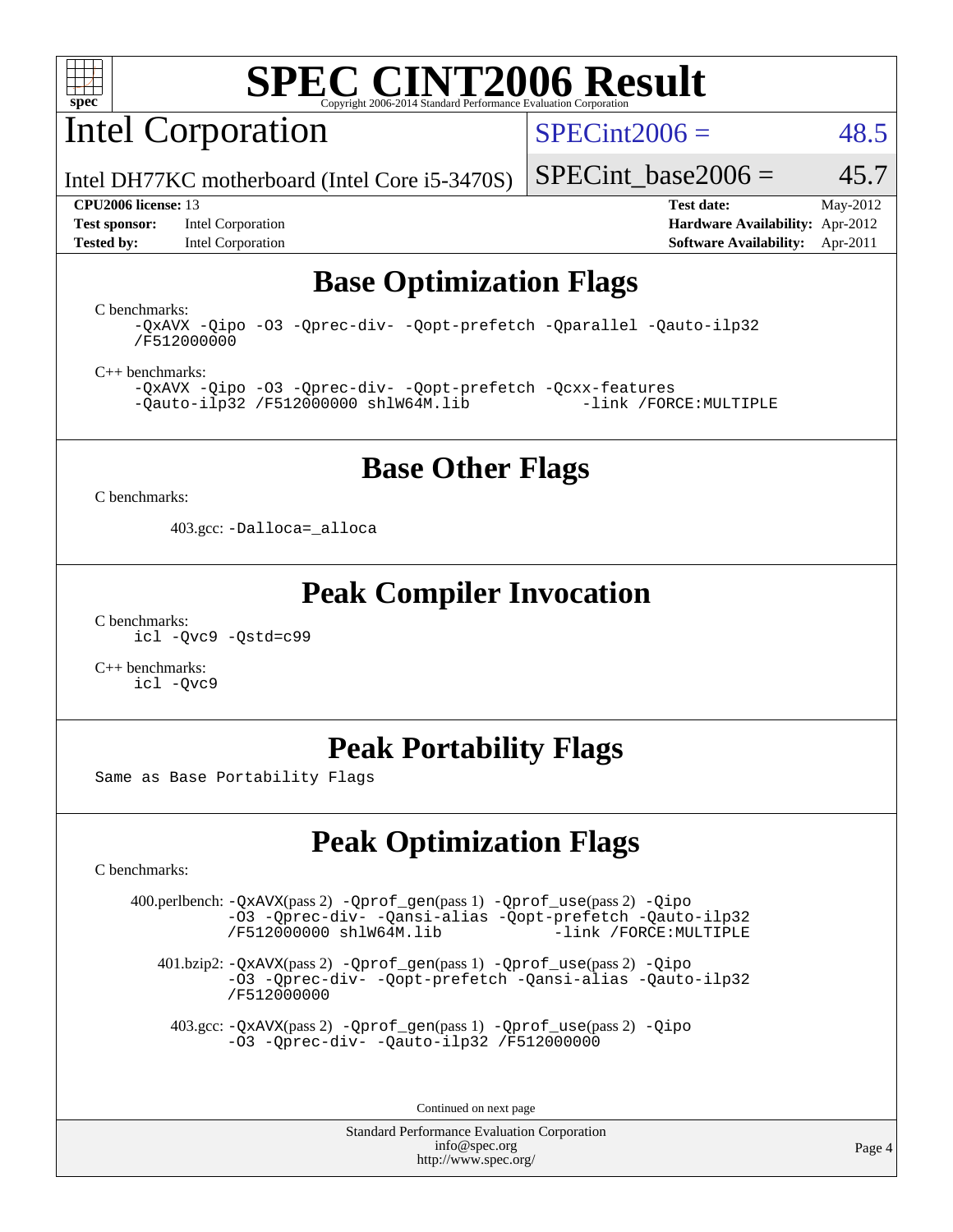

Intel Corporation

 $SPECint2006 = 48.5$  $SPECint2006 = 48.5$ 

Intel DH77KC motherboard (Intel Core i5-3470S)

| <b>Test sponsor:</b> | Intel Corporation |
|----------------------|-------------------|
| Tested by:           | Intel Corporation |

**[CPU2006 license:](http://www.spec.org/auto/cpu2006/Docs/result-fields.html#CPU2006license)** 13 **[Test date:](http://www.spec.org/auto/cpu2006/Docs/result-fields.html#Testdate)** May-2012 **[Hardware Availability:](http://www.spec.org/auto/cpu2006/Docs/result-fields.html#HardwareAvailability)** Apr-2012

**[Software Availability:](http://www.spec.org/auto/cpu2006/Docs/result-fields.html#SoftwareAvailability)** Apr-2011

SPECint base2006 =  $45.7$ 

# **[Peak Optimization Flags \(Continued\)](http://www.spec.org/auto/cpu2006/Docs/result-fields.html#PeakOptimizationFlags)**

 $429$ .mcf: basepeak = yes

 445.gobmk: [-QxAVX](http://www.spec.org/cpu2006/results/res2012q3/cpu2006-20120702-23392.flags.html#user_peakPASS2_CFLAGSPASS2_LDFLAGS445_gobmk_f-QxAVX)(pass 2) [-Qprof\\_gen](http://www.spec.org/cpu2006/results/res2012q3/cpu2006-20120702-23392.flags.html#user_peakPASS1_CFLAGSPASS1_LDFLAGS445_gobmk_Qprof_gen)(pass 1) [-Qprof\\_use](http://www.spec.org/cpu2006/results/res2012q3/cpu2006-20120702-23392.flags.html#user_peakPASS2_CFLAGSPASS2_LDFLAGS445_gobmk_Qprof_use)(pass 2) [-Qipo](http://www.spec.org/cpu2006/results/res2012q3/cpu2006-20120702-23392.flags.html#user_peakOPTIMIZE445_gobmk_f-Qipo) [-O2](http://www.spec.org/cpu2006/results/res2012q3/cpu2006-20120702-23392.flags.html#user_peakOPTIMIZE445_gobmk_f-O2) [-Qprec-div-](http://www.spec.org/cpu2006/results/res2012q3/cpu2006-20120702-23392.flags.html#user_peakOPTIMIZE445_gobmk_f-Qprec-div-) [-Qansi-alias](http://www.spec.org/cpu2006/results/res2012q3/cpu2006-20120702-23392.flags.html#user_peakOPTIMIZE445_gobmk_f-Qansi-alias) [-Qauto-ilp32](http://www.spec.org/cpu2006/results/res2012q3/cpu2006-20120702-23392.flags.html#user_peakCOPTIMIZE445_gobmk_f-Qauto-ilp32) [/F512000000](http://www.spec.org/cpu2006/results/res2012q3/cpu2006-20120702-23392.flags.html#user_peakEXTRA_LDFLAGS445_gobmk_set_stack_space_98438a10eb60aa5f35f4c79d9b9b27b1)

456.hmmer: basepeak = yes

458.sjeng: basepeak = yes

 $462$ .libquantum: basepeak = yes

 464.h264ref: [-QxAVX](http://www.spec.org/cpu2006/results/res2012q3/cpu2006-20120702-23392.flags.html#user_peakPASS2_CFLAGSPASS2_LDFLAGS464_h264ref_f-QxAVX)(pass 2) [-Qprof\\_gen](http://www.spec.org/cpu2006/results/res2012q3/cpu2006-20120702-23392.flags.html#user_peakPASS1_CFLAGSPASS1_LDFLAGS464_h264ref_Qprof_gen)(pass 1) [-Qprof\\_use](http://www.spec.org/cpu2006/results/res2012q3/cpu2006-20120702-23392.flags.html#user_peakPASS2_CFLAGSPASS2_LDFLAGS464_h264ref_Qprof_use)(pass 2) [-Qipo](http://www.spec.org/cpu2006/results/res2012q3/cpu2006-20120702-23392.flags.html#user_peakOPTIMIZE464_h264ref_f-Qipo) [-O3](http://www.spec.org/cpu2006/results/res2012q3/cpu2006-20120702-23392.flags.html#user_peakOPTIMIZE464_h264ref_f-O3) [-Qprec-div-](http://www.spec.org/cpu2006/results/res2012q3/cpu2006-20120702-23392.flags.html#user_peakOPTIMIZE464_h264ref_f-Qprec-div-) [-Qunroll2](http://www.spec.org/cpu2006/results/res2012q3/cpu2006-20120702-23392.flags.html#user_peakOPTIMIZE464_h264ref_f-Qunroll_1d9456aa650e77fc2a0cf43cef3fa08c) [-Qansi-alias](http://www.spec.org/cpu2006/results/res2012q3/cpu2006-20120702-23392.flags.html#user_peakOPTIMIZE464_h264ref_f-Qansi-alias) [-Qauto-ilp32](http://www.spec.org/cpu2006/results/res2012q3/cpu2006-20120702-23392.flags.html#user_peakCOPTIMIZE464_h264ref_f-Qauto-ilp32) [/F512000000](http://www.spec.org/cpu2006/results/res2012q3/cpu2006-20120702-23392.flags.html#user_peakEXTRA_LDFLAGS464_h264ref_set_stack_space_98438a10eb60aa5f35f4c79d9b9b27b1)

[C++ benchmarks:](http://www.spec.org/auto/cpu2006/Docs/result-fields.html#CXXbenchmarks)

 471.omnetpp: [-QxAVX](http://www.spec.org/cpu2006/results/res2012q3/cpu2006-20120702-23392.flags.html#user_peakPASS2_CXXFLAGSPASS2_LDFLAGS471_omnetpp_f-QxAVX)(pass 2) [-Qprof\\_gen](http://www.spec.org/cpu2006/results/res2012q3/cpu2006-20120702-23392.flags.html#user_peakPASS1_CXXFLAGSPASS1_LDFLAGS471_omnetpp_Qprof_gen)(pass 1) [-Qprof\\_use](http://www.spec.org/cpu2006/results/res2012q3/cpu2006-20120702-23392.flags.html#user_peakPASS2_CXXFLAGSPASS2_LDFLAGS471_omnetpp_Qprof_use)(pass 2) [-Qipo](http://www.spec.org/cpu2006/results/res2012q3/cpu2006-20120702-23392.flags.html#user_peakOPTIMIZE471_omnetpp_f-Qipo) [-O3](http://www.spec.org/cpu2006/results/res2012q3/cpu2006-20120702-23392.flags.html#user_peakOPTIMIZE471_omnetpp_f-O3) [-Qprec-div-](http://www.spec.org/cpu2006/results/res2012q3/cpu2006-20120702-23392.flags.html#user_peakOPTIMIZE471_omnetpp_f-Qprec-div-) [-Qansi-alias](http://www.spec.org/cpu2006/results/res2012q3/cpu2006-20120702-23392.flags.html#user_peakOPTIMIZE471_omnetpp_f-Qansi-alias) [-Qopt-ra-region-strategy=block](http://www.spec.org/cpu2006/results/res2012q3/cpu2006-20120702-23392.flags.html#user_peakOPTIMIZE471_omnetpp_f-Qopt-ra-region-strategy_d2240e80a5d9053a1fd400255dbf4159) [-Qauto-ilp32](http://www.spec.org/cpu2006/results/res2012q3/cpu2006-20120702-23392.flags.html#user_peakCXXOPTIMIZE471_omnetpp_f-Qauto-ilp32) [/F512000000](http://www.spec.org/cpu2006/results/res2012q3/cpu2006-20120702-23392.flags.html#user_peakEXTRA_LDFLAGS471_omnetpp_set_stack_space_98438a10eb60aa5f35f4c79d9b9b27b1) -link /FORCE: MULTIPLE

 $473$ .astar: basepeak = yes

 $483.xalanchmk: basepeak = yes$ 

## **[Peak Other Flags](http://www.spec.org/auto/cpu2006/Docs/result-fields.html#PeakOtherFlags)**

[C benchmarks](http://www.spec.org/auto/cpu2006/Docs/result-fields.html#Cbenchmarks):

403.gcc: [-Dalloca=\\_alloca](http://www.spec.org/cpu2006/results/res2012q3/cpu2006-20120702-23392.flags.html#b403.gcc_peakEXTRA_CFLAGS_Dalloca_be3056838c12de2578596ca5467af7f3)

The flags file that was used to format this result can be browsed at <http://www.spec.org/cpu2006/flags/Intel-ic12.1-official-windows.20120117.html>

You can also download the XML flags source by saving the following link: <http://www.spec.org/cpu2006/flags/Intel-ic12.1-official-windows.20120117.xml>

| <b>Standard Performance Evaluation Corporation</b> |
|----------------------------------------------------|
| info@spec.org                                      |
| http://www.spec.org/                               |